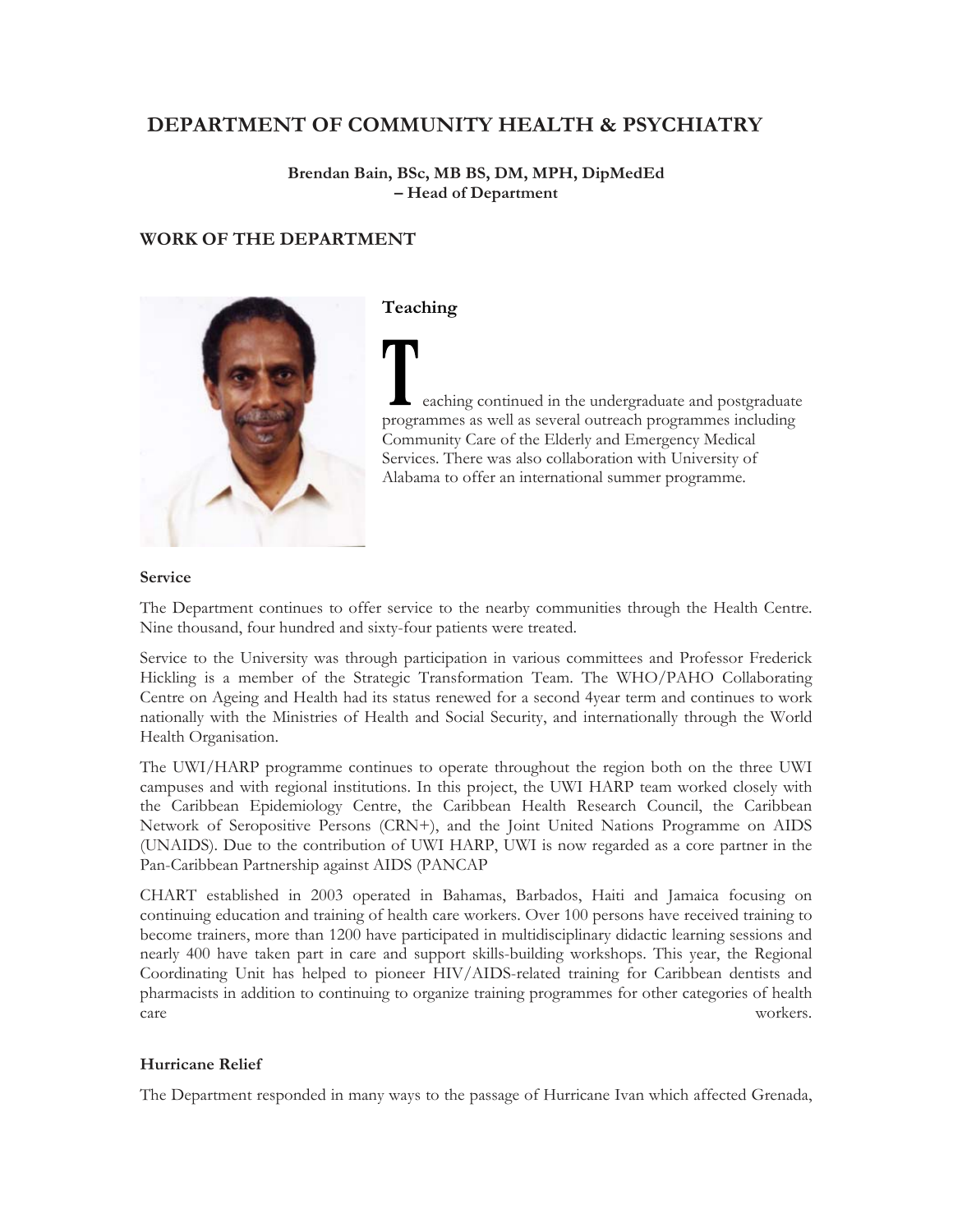Jamaica and Cayman. Dr Satnarine Maharaj as a member of the Vice Chancellor's Task Force assisted Grenada in the capacity as Acting Chief Medical Officer for 6 weeks, Master of Public Health Students worked in Westmoreland and Manchester and Professor Hickling led a team of mental health professionals involved in post disaster counseling. Professor Denise Eldemire-Shearer coordinated the Government's relief effort to infirmaries and managed a special disaster relief fund of US\$50,000 from First Caribbean for seniors.

### **Transition**

Dr Winsome Segree and Mr Milton Pinnock both members of staff for over 25 years retired at the end of the academic year 2004/2005. Dr Segree will continue in an honorary position but unfortunately Mr Pinnock cannot due to ill health. Many generations of students owe a great debt of gratitude to these two lecturers and their colleagues will miss them greatly.

Mr. Norbert Campbell, who was on secondment from the Jamaican Ministry of Health worked in the Department for Mr Milton Pinnock who was on Sabbatical leave.

Mr Henroy Scarlett returned to the Department after two years at the University of Alabama pursuing a PhD in Environmental Health.

This year, we welcomed Dr Kenneth James to the Department as a lecturer in Community Health. Dr James is a UWI Alumnus who recently gained an award for outstanding teaching at the Boston University School of Public Health. He will be playing a major role in the Master of Public Health training programme.

Two members of staff were promoted to professors.

### **PAPERS PRESENTED**

**Presentations made to the Faculty of Medical Sciences Annual Research Conference, November 11 -12, 2004** 

. • **Abel W**, Halliday S, McCallum M, **Gibson RC**, **Hickling FW**. "Knowledge and attitudes of health workers towards mental health." Poster presentation.

. • **Abel W**, Fox K, Forrester S, **Hickling FW***.* "Antisocial and aggressive behaviour: prevalence and risk factors." Poster presentation.

. • **Abel W**, Forrester S, Martin, J, **Hickling FW***.* "Sexual behaviour among adolescents in Jamaica. Poster presentation.

. • **Abel W**, Milbourn P, Sewell C, **Gibson RC**, **Hickling FW**. "Characteristics of abused children and adolescents attending a specialized clinic." Poster presentation.

. • **Abel W***,* Aquart A, Morris A, **Gibson RC**, **Hickling FW***. "*Medical students performance in the final examination in Medicine and Therapeutics." Poster presentation.

• Asnani M, Ali S, Forrester TE, **Abel W**, **Hickling FW**, Reid

M. "The prevalence of depression in sickle cell disease in the Jamaican cohort." Oral presentation.

De La Haye W, Harrison J "Profile and Pattern of Substance Abuse in Clients Treated in an Adolescent Substance Abuse Clinic in a General Hospital in Jamaica." Poster presentation.

De La Haye W, Powell K, Pinnock S, Panton M "Profile and Pattern of Substance Abuse in Clients diagnosed with HIV in a Substance Abuse Treatment Unit in a General Hospital in Jamaica." Poster presentation.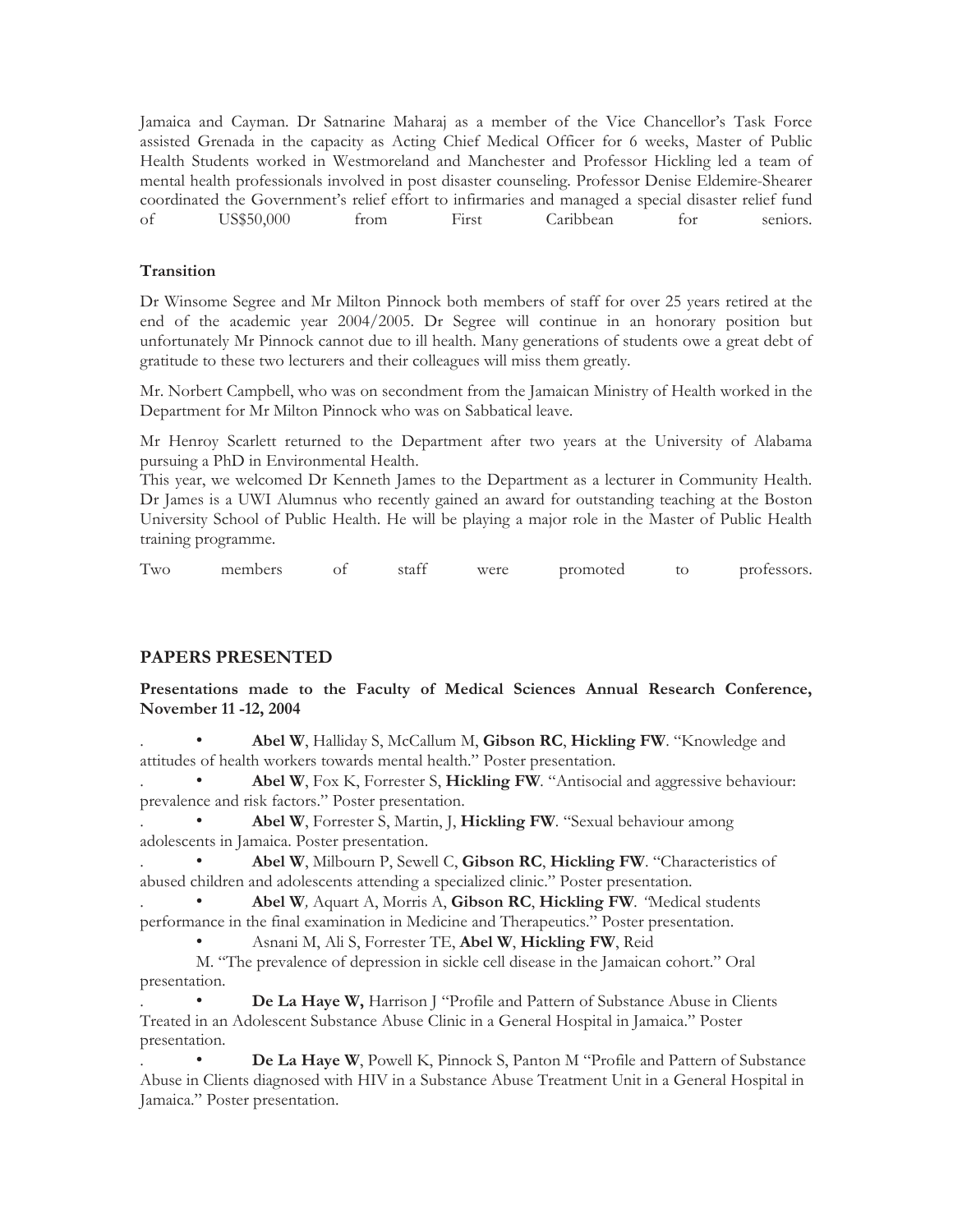**De La Haye W**, Shand L, Gough H "Profile and Pattern of Substance Abuse in Clients Admitted to a Residential Treatment Facility in Jamaica." Poster presentation.

. • Haynes TS, **Hickling FW**. "Relapse or reintegration: a ten-year outcome study of schizophrenia in Jamaica." Poster presentation.

. • **Gibson RC**, Chung R, **Morgan K**, **Hickling FW**. "The constructed realities of Jamaican inner-city youth: public health implications."

Lowe G, Lipps G, Abel W, Brown A, Hickling F. "Screening for depression among 4<sup>th</sup> form students in three high schools in Kingston"

. • **Lowe G**, Lipps G, **Abel W**, Brown A, **Hickling F**. **"**A sociodemographic profile of 4<sup>th</sup> form students screened for depression in three high schools in Kingston." Poster Presentation.

. • **Lowe G,** Lipps G**, Abel W.** Brown A**, Hickling FW. "**Evaluation of body image satisfaction among adolescents from three high schools in Kingston." Poster Presentation.

. • Campbell-Stennett D, **McCaw-Binns A**, **Holder-Nevins D**, **Eldemire-Shearer D**. "Factors determining readiness for HIV testing in women of reproductive age group in Westmoreland: a theory based approach." Oral presentation.

Skyers N, Holder-Nevins D. "Accident & Emergency Misuse? Bustamante Hospital for children." Poster presentation.

Thompson S, **Paul T**, **Holder-Nevins D**. "To smoke or not to smoke: understanding ganja use among adolescents in St Thomas Jamaica." Poster presentation.

### **Presentations made to National Meetings**

Bain B. "The optimal use of anti-retroviral drugs." Health 2000 Inc., Knutsford Court Hotel, Kingston, Jamaica. September 19, 2004. Oral presentation.

• **Bain B.** "HIV/AIDS: Ramifications of an Infectious Disease." Conference of the Association of Consultant

Physicians of Jamaica. Kingston, Jamaica. November 2004. Oral presentation.

Bain B. "Sexually Transmitted Diseases." Nineteenth Annual Medical Symposium entitled, "Adolescent Health the challenges", organized by Blue Cross of Jamaica. Jamaica Conference Centre, Kingston, Jamaica. October 3, 2004. Oral presentation.

Bain B. "HIV/AIDS: A Regional Perspective." Forum entitled, "Sub-Saharan Africa comes to Jamaica", organized by the Ministry of Education, Youth and Culture in collaboration with UNICEF and UNESCO. Knutsford Court Hotel, Kingston, Jamaica. October 27, 2004. Oral presentation.

Barnaby L "Psychological Aspects of Hysterectomy for Fibroids." National Health & Wellness Fair, Hilton Hotel, Kingston, March 12, 2005, Oral presentation.

**Campbell N** "Indoor Air and Environmental Quality" Jamaica Association of Public Health Inspectors' (JAPHI) Annual Conference Starfish Hotel, October 27, 2004. Oral presentation.

. • **Campbell N** "Common Occupational Diseases and Injuries in Jamaica." Ministry of Health/Pan American Health Organisation Regional Occupational Health and Safety Seminar, Montego Bay, June 2005. Oral presentation

. • **De La Haye W** "Substance Misuse and its Management in Jamaica" Medical Association of Jamaica Symposium, Jamaica Pegasus Hotel, Kingston, Jamaica, June 5, 2005.Oral presentation.

Jackson M "Research methodology for chronic noncommunicable diseases. Third Country Training Programme – Second Course." January 20 -29, 2005. Southern Regional Health Authority, Manchester, Jamaica. Oral presentation.

La Grenade I "Finding the place of psychotherapy in pain management." Jamaican Orthopaedic Association Annual Scientific Meeting, Jamaica Pegasus Hotel, Kingston, February 6,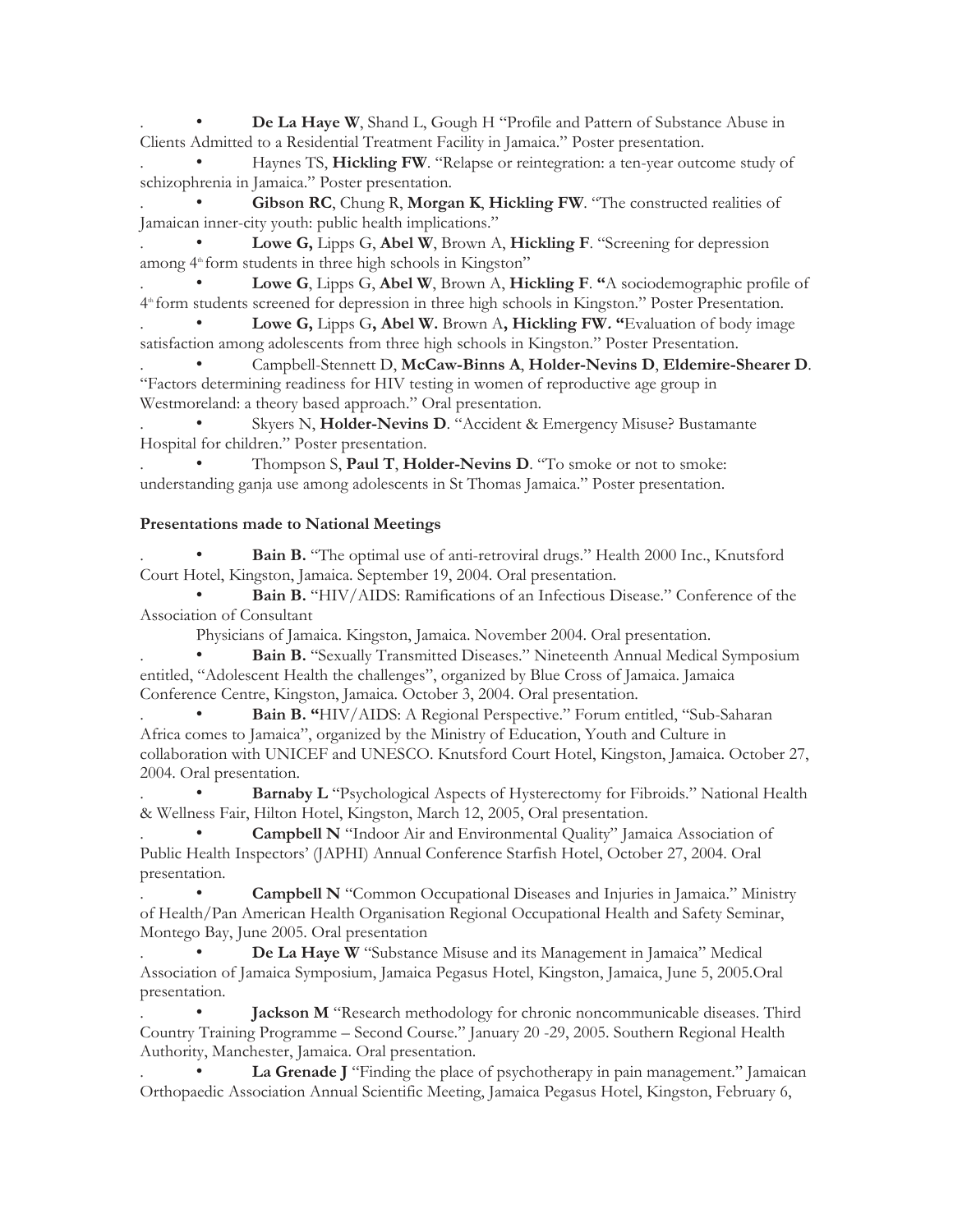2005. Oral Presentation.

. • **Lowe G** "Circumventing the Roadblocks in Providing Effective Health Care by Communication: A Mental Health Perspective." Medical Association of Jamaica, Annual symposium, June 2005. Oral presentation.

Ramphal PS, Weaver S, **Paul TJ** and Robb M (2005) "Top reasons for migrating – Views of Toronto-based nursing alumni of the University Hospital of the West Indies." Annual Nursing and Midwifery Conference of the University of the West Indies. Kingston, May 2005. Oral presentation.

140

### Presentations at 50<sup>th</sup> Caribbean Health Research Council (CHRC) Scientific Meeting, **Trinidad &Tobago, April 2005.**

Lord C, Eldemire-Shearer D, Paul TJ, Holder-Nevins D, Lord L, Barton-Forbes M. "Knowledge levels of tuberculosis, why it is so important?"

. • Haynes-Robinson TS, **Hickling FW**. Relapse or reintegration: a ten-year outcome study of schizophrenia in Jamaica. Oral presentation.

Skyers N, Holder-Nevins D. "Accident & Emergency Misuse? Bustamante Hospital for children." Oral presentation.

Jackson M, Samms-Vaughan M, Ashley D. "Psychosocial, cognitive and sociodemographic factors associated with under-and over-nutrition among 11 -12 year old Jamaican children."

. • Anderson SA, Mbanya, Heald AH, Tulloch-Reid MK, **Jackson M,** Balkau B, Sharma S, Forrester TE, Wilks RJ, Cruickshank JK. 2005. "Relationship of specific dietary patterns and nutrient intake with glucose intolerance and diabetes in populations of West African origin." Oral presentation.

. • Bazuaye PE, Fletcher H, Smikle MF, **Jackson M**, McFarlane-Anderson "Class 1 HLA-A-B haplotypes and tumour factors (TNF-á) – 308 polymorphism and cervical dysplasia." Oral presentation.

. • **Lowe G,** Lipps G, **Abel W**, Brown A, **Hickling F**. "Depression Among Fourth-Form Students in Three High Schools in Kingston, Jamaica." Poster presentation.

. • McCaw-Binns A, Alexander S, Lindo JLM, Escoffrey C, Spence K, Lewis-Bell K, Lewis G. "Surviving pregnancy in Jamaica – changing epidemiology and challenges for the  $21<sup>*</sup>$ century." Oral presentation.

. • Trotman H, Ward E, **McCaw-Binns A**. "Non-fatal unintentional injuries in children in six parishes in Jamaica." Poster presentation.

. • Campbell-Stennett DS, **McCaw-Binns A, Eldemire-Shearer D, Holder-Nevins D** "Are women ready to do a HIV (Human Immunodeficiency Virus) test? A theory at work." Poster presentation.

. • Lindo JLM, **McCaw-Binns A, Jackson M, La Grenade J, Eldemire-Shearer D**  "Health maintenance practices among doctors and nurses at two hospitals in Kingston, Jamaica." Oral presentation.

. • Gibson RC, Chung R, **Morgan KAD**, Robertson-Hickling H, **Hickling FW**. "Discourse Analysis and film semiotics in an adolescent mental health intervention." Poster presentation.

#### **Presentations made to International Meetings**

Bain B "The Impact of HIV/AIDS on Workforce Productivity." Caribbean Conference organized by the National Council on Technical, Vocational and Educational Training of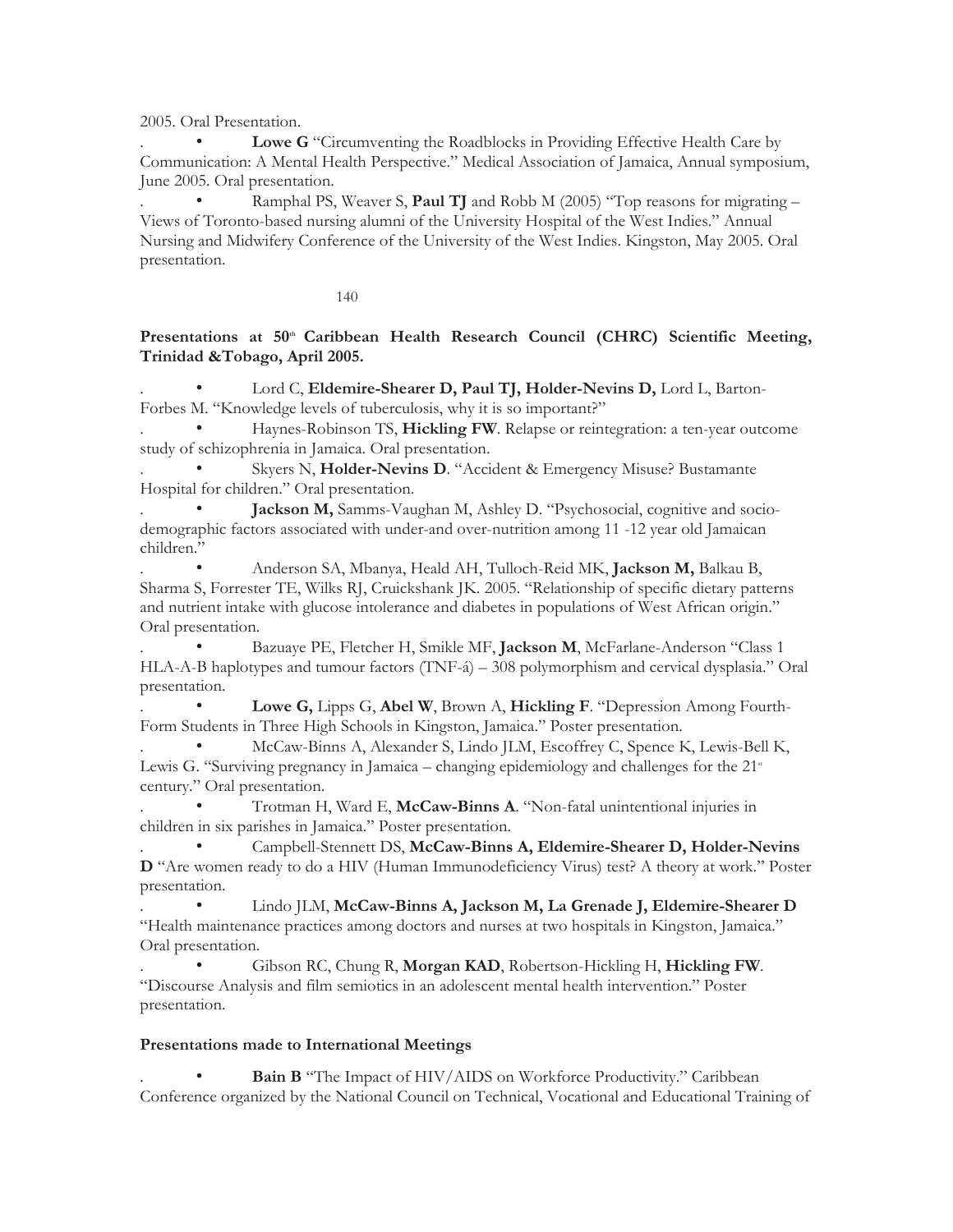Jamaica. Knutsford Court Hotel, Kingston, Jamaica. December 1, 2004. Oral presentation.

Bain B "A Tale of Four Clinical Associations with Diabetes mellitus." 11<sup>th</sup> University Diabetes Outreach Project Conference Kingston, Jamaica, March 3 -6, 2005. Oral presentation.

• **Bain B** "Opportunities for Research on Chronic Diseases in the Caribbean." Third-Country Training Programme organized by the Southern Regional Health Authority of Jamaica in collaboration with the Japanese Government.

Pegasus Hotel, Kingston, Jamaica. January 27, 2005. Oral presentation.

Bain B "Ethics and the Curriculum – To Teach or Not to Teach." Conference entitled, 'Research Ethics a Global Concern – Opportunities and Challenges for Developing Countries.' UWI and the University of Miami, UWI, Kingston, Jamaica. April 30, 2005.

**Barnaby L** "Auricular acupuncture – its applications in Psychiatry." Meeting of the Caribbean Psychiatry Association, August 26, 2005 Medallion Hall Hotel, Jamaica. Oral Presentation.

**Barnaby L** "Other Addictions: Tobacco, Gambling & Sex." Meeting of the Caribbean Institute on Alcoholism and Other Drug Problems (CARIAD), June 15, 2005. Crown Point Hotel, Trinidad & Tobago. Oral Presentation

**Barnaby L** "Report on the Jamaica Psychiatric Association and the Caribbean Psychiatric Association" to the World Association for Psycho-social Rehabilitation (WAPR) Board Meeting, Milan Italy June, 2005. Oral Presentation.

**De La Haye W** "HIV Seroprevalence and Pattern of Substance Misuse in Clients Admitted for Substance Abuse Treatment in a General Hospital in Jamaica." World Psychiatric Association Regional and Intersectional Congress "Advances in Psychiatry", Athens, Greece, March 13, 2005. Oral presentation.

. • **De La Haye W,** Powell K, Pinnock S, Panton M "HIV Seroprevalence and Pattern of Substance Misuse in Clients Admitted for Substance Abuse Treatment in a General Hospital in Jamaica." National Institute on Drug Abuse (NIDA) International Forum 2005 "Linking Drug Abuse and HIV/AIDS Research" June 17 -20, 2005. Poster presentation.

. • **Eldemire-Shearer D** "Age-Friendly Principles for Primary Health Care Centres." WHO Expert Advisory Meeting, Toward the Implementation of WHO's Age-Friendly Principles. WHO Headquarters Geneva, Switzerland, January 12 -14, 2005. Oral presentation.

. • **Eldemire-Shearer D** "Informal Caregivers & Training Needs." International Seminar on 'Moving Toward Implementation of the Madrid Plan of Action on Ageing: Training of Professionals on Ageing Matters.' IMERSO, Madrid, Spain, November 23 -25, 2004. Oral presentation.

Hickling FW. "New Cultural Dimension in Jamaican Psychiatry: Community Treatment of the Substance Abusing Patient" National Medical Association Annual Convention and Scientific Assembly, August 2, 2004, San Diego. Oral presentation.

Hickling FW. "Mental Health in the Black Community" Aspects of mental health in the black community – diagnosis and management. London, October  $7^{\circ}$  2004, Royal Society of Medicine UK, Symposium. Keynote Address.

Hickling FW, Gibson RC. "Application of Research Findings in the Development of Community Mental Health Services in Jamaica." Global Forum for Health and Research. Mexico Forum 8. Health Research to achieve the Millennium Development Goals. México City 16 -20 November 2004. Oral presentation.

Hickling FW. Psychohistoriography: "Mite de la Leine" A Dramatic Performance. Advanced Study Institute, Division of Social and Transcultural Psychiatry, McGill University, April 2005. A Dramatic Performance.

. • **Hickling FW**. **"**An Introduction to Psychohistoriographic Cultural Therapy," A Workshop. Advanced Study Institute, Division of Social and Transcultural Psychiatry, McGill University, April 2005.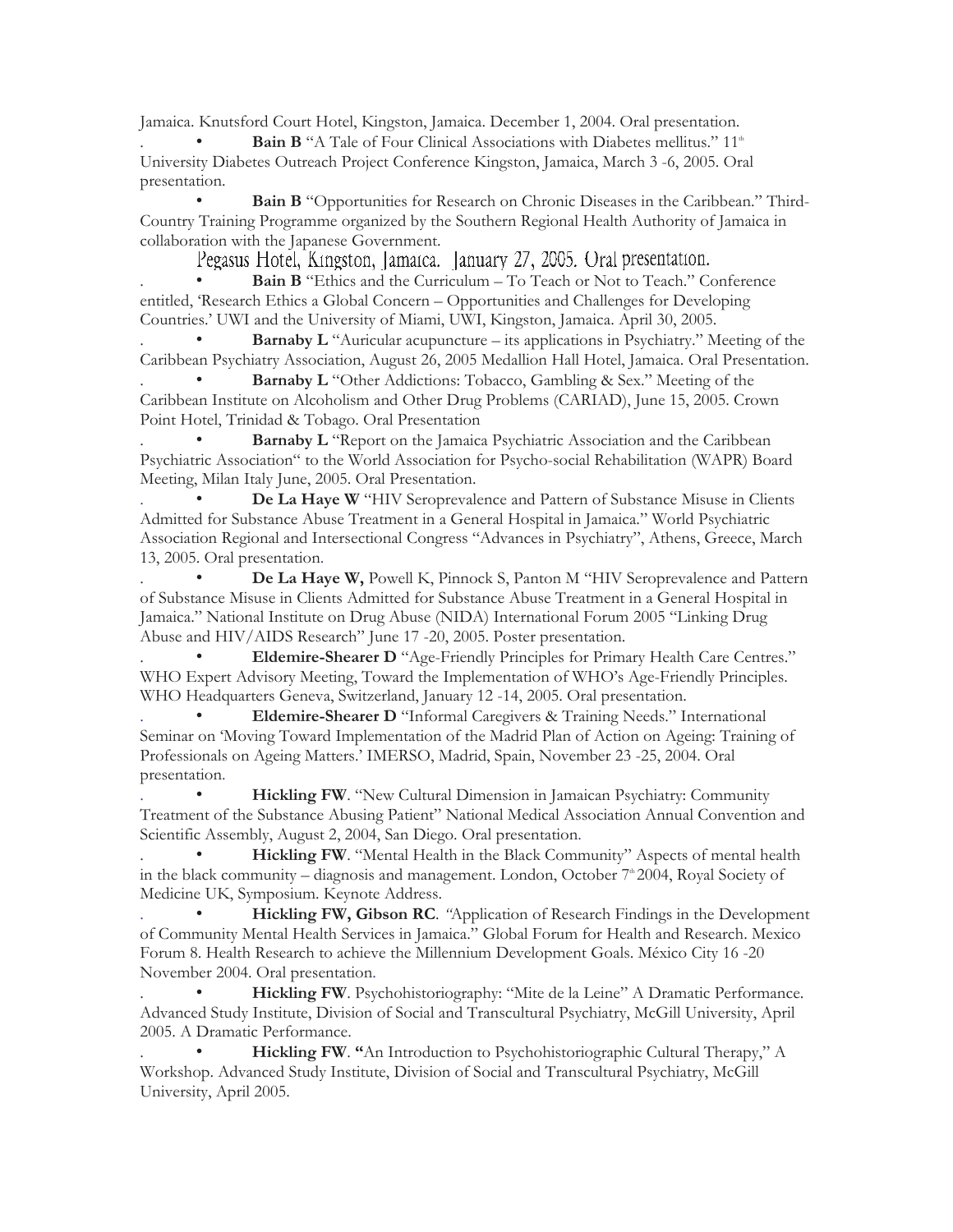**Hickling FW.** "The Use of Postcolonial Social Psychotherapy to Challenge the Stigma of Mental Illness in Jamaica." Advanced Study Institute, Division of Social and Transcultural Psychiatry, McGill University, April 2005. Oral presentation.

Procope Beckles M, Page R, **Holder-Nevins D**. "Use of social planning to mobilize a market community for improving health conditions." 132<sup>nd</sup> Annual Meeting & Exposition of American Public Health Association 2004. Roundtable presentation.

Mitchell A., La Grenade J, Paul TJ "Community Exposure: A reality check for first clinical year medical students." Towards Unity for Health Network International Conference, Atlanta, Nov 2004. Poster presentation.

. • **McCaw-Binns A**. "Measuring and improving the quality of obstetric care in Jamaica." 10<sup>th</sup> Anniversary Meeting, Dugald Baird Centre for Research in Women's Health, University of Aberdeen. Aberdeen, Scotland, May 10 -11, 2005. Oral presentation.

. • Alexander S, **McCaw-Binns A** "Oral health status of 12 year old children in northern St Lucia." University of the West Indies, St. Lucia Country Conference, November 18 -19, 2004. Oral presentation.

Lowe GA, Gibson RC, Abel WD, Hickling FW."A comparison of two treatment modalities for the management of ADHD in Jamaican children." PAHO Mental Health Research Meeting, Rio de Janeiro, October 2004.

Morris, C. "Paving the Way for Careers in Ageing." Regional Symposium on Population Ageing, Faculty of Social Sciences, University of the West Indies, St. Augustine Campus, Trinidad, October 8 -10, 2004.

. • **Morris, C. "**Older Men: A Caribbean Perspective." Regional Symposium on Population Ageing, Faculty of Social Sciences, University of the West Indies, St. Augustine Campus, Trinidad, October 8 -10, 2004.

Paul TJ, Mitchell A, Matthews A. "Rural-Urban Disparities in Health Care Delivery: Perceptions of Final Year Medical Students at the University of the West Indies, Jamaica." Towards Unity for Health Network International Conference, Atlanta, Georgia, U.S.A., Nov 2004. Poster presentation.

. • Thompson S, **Paul T**, **Holder-Nevins D**. "To smoke or not to smoke: understanding ganja use among adolescents in St Thomas Jamaica." Annual Scientific meeting of the Caribbean Health Research Council, Trinidad & Tobago, April 2005. Poster presentation.

Paul TJ, La Grenade J, Mitchell A, Perue C. "What Did You Like About This Module?" Medical Students' Response to

#### 143 144 145

Health Services Management Delivered On-Line." Towards Unity for Health Network International Conference, Atlanta, Georgia, U.S.A., Nov 2004. Oral presentation.

# **PUBLICATIONS**

### **Books & Monographs**

.\* "Education and AIDS in the Caribbean." Kelly, Michael and **Bain, Brendan**. IIEP, UNESCO, Paris and Ian Randle (Publishers). 2005

.\* "HIV/AIDS Resource Manual for use in the Health and Family Life Education." Contributors included **Ramsay H**, **Bailey A** and **Bain B**. UWI HIV/AIDS Response Programme (UWI HARP) and the Joint Board of Teacher Education. (JBTE). 2005.

Policy and Procedure Manual for Ministry of Health for the Islandwide Child Guidance/ Psychiatry Clinics. **Lowe G** (co-author).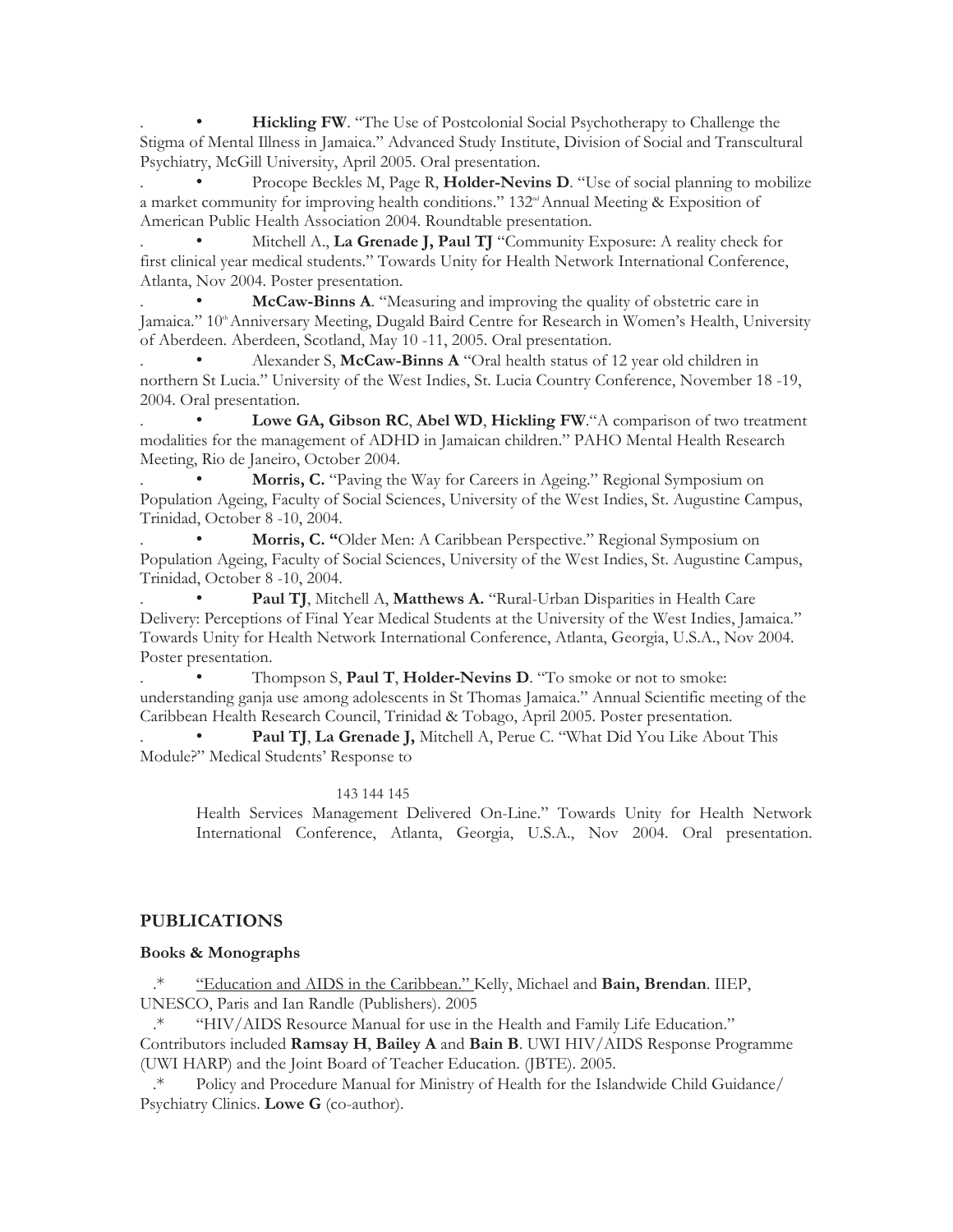### **Chapters in Books**

.\* **Gibson RC**, Fenton M, Coutinho ESF, Campbell C. "Zuclopenthixol acetate in the treatment of acute schizophrenia and other similar serious mental illnesses." In: The Cochrane Library, Issue 3. Oxford: Update Software. 2004.

.\* **Hickling FW.** The African Renaissance and the Struggle for Mental Health in the African Diaspora. In: MGH Handbook of Multicultural Psychiatry – Perspectives of Transcultural Psychiatry. Edited by Anna M. Georgiopoulos and Jerrold R. Rosenbaum. Lippincott Williams and Wilkins, New York. 2005.

\* **Jackson Maria D**, Coombs Michael P, Wright Beverley E, Carney Alice A, Lewis-Fuller Eva, Reizo M. "Self-reported non-communicable chronic diseases and health seeking behaviour in rural Jamaica, following a health promotion intervention: A preliminary report." In: International Collaboration in Community Health. Mita R and Satoh K

Eds. International Congress Series. 1267: Elsevier. p 59-68. 2004.

.\* **Jackson M.** "Quantitative methods in dietary assessments" In: Analytic Review of Conduct and Use of Food Consumption and Anthropometric Surveys in the Caribbean. Caribbean Food and Nutrition Institute. 2004.

### **Refereed Journal Articles**

### **WIMJ = West Indies Medical Journal**

.\* Hutchinson G, Simeon DT, **Bain BC**, Wyatt GE, Tucker MB, Le Franc E. "Social and health determinants of well being and life satisfaction in Jamaica." *International Journal of Social Psychiatry* 50 (1): 43 -53, 2004.

.\* **De La Haye W.** "Community Based Substance Abuse Prevention." *WIMJ* 53 (6): 420 -423, 2004.

.\* Watson D, **De La Haye W**. "Caribbean Adaptation of Cognitive Behavioural Therapy as HIV Prevention." *WIMJ* 53 (Suppl 4): 70 -72, 2004.

.\* Blake OA, Jackson JC, **Jackson MD**, Gordon CLA. "Assessment of Dietary Exposure to the natural toxin hypoglycin in Ackee (*Blighia sapida*) by Jamaican Consumers." *Food Research International* 37 (8): 833-838, 2004.

.\* Samms-Vaughan M, **Jackson M**, Ashley D. "Urban Jamaican children's exposure to community violence." *WIMJ* 54 (1): 14 -21, 2005.

.\* **Hickling F**, Matthies B. "The Establishment of a Clinical Psychology Postgraduate program at the UWI, Mona." *Caribbean J. of Education* 25(1): 25 -36, 2004.

.\* **Hickling FW**, **Morgan KAD**, **Abel W**, Denbow C, Ali Z, Nicholson G, Sinquee C. "A Comparison of the Objective Structured Clinical Examination (OSCE) Results across Campuses of the University of the West Indies (2001 and 2002)." *WIMJ* 54 (2): 139 -43, 2005.

.\* Ward T, **Hickling FW**. "Psychology in the English-speaking Caribbean." *The Psychologist* 17 (8): 442 -444, 2005.

.\* **Jackson M**, Ashley D. "Physical and psychological violence in Jamaica's health sector." *Pan American Journal of Public Health*. 18 (2): 114 -21, 2005.

.\* Harvey SA, Ayabaca P, Bucagu M, Edson WN, Gbangbade S, **McCaw-Binns A**, Burkhalter BR. "Skilled birth attendant competence: an initial assessment in four countries, and implications for the Safe Motherhood movement." *International Journal of Gynecology and Obstetrics* 87 (2): 203 -210, 2004.

.\* **McCaw-Binns AM**, Ashley DE, Knight L, MacGillivray I, Golding J. "Strategies to prevent eclampsia in a developing country: I. Re-organisation of maternity services." *International Journal of Gynecology and Obstetrics* 87 (3): 286 -294, 2004.

.\* MacGillivray I, **McCaw-Binns AM**, Ashley DE, Fredrick A, Golding J. "Strategies to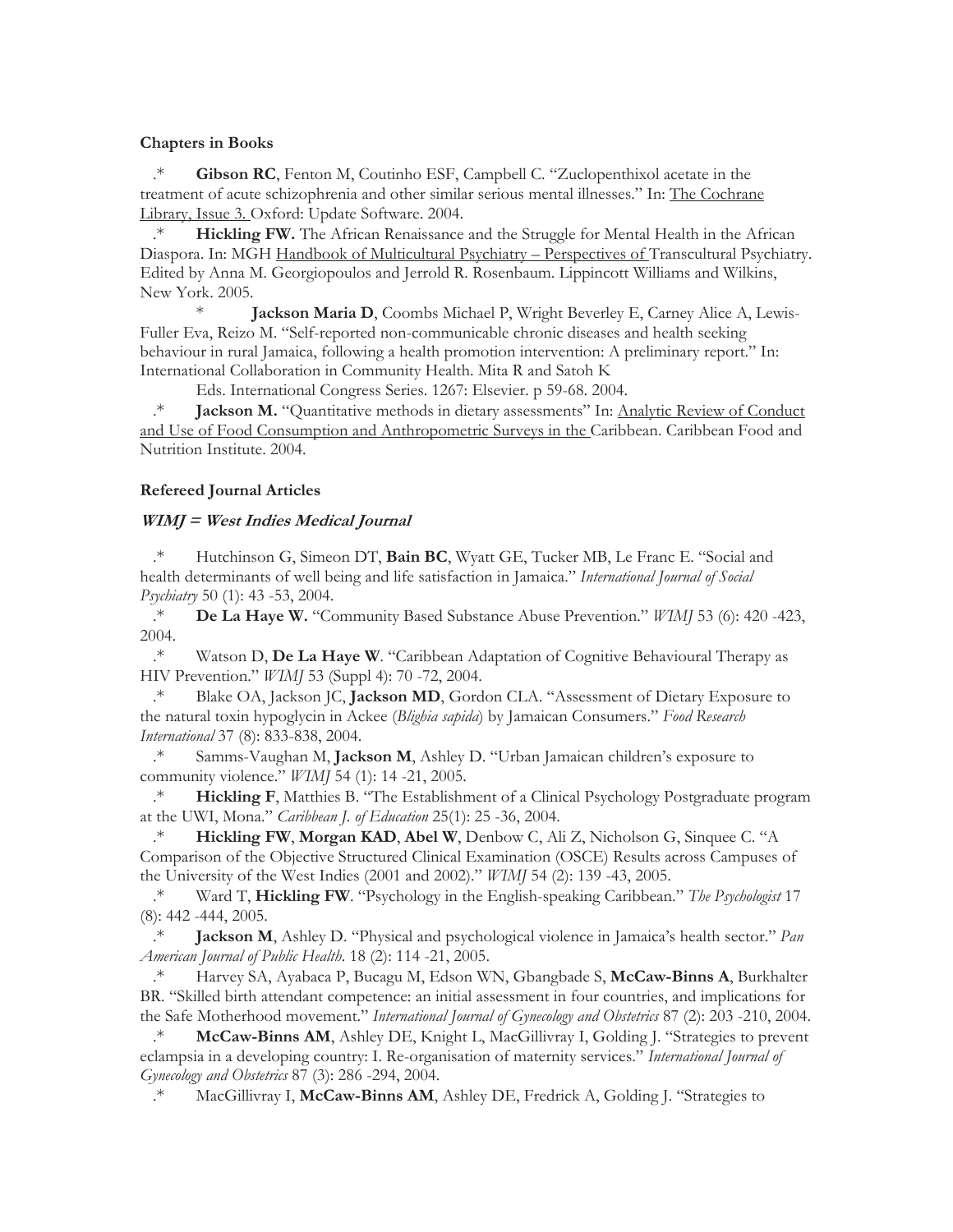prevent eclampsia in a developing country: II. Use of a maternal pictorial card." *International Journal of Gynecology and Obstetrics* 87 (3): 295 -300, 2004.

.\* **McCaw-Binns A.** "Safe Motherhood in Jamaica: from slavery to self-determination." *Pediatric and Perinatal Epidemiology* 19 (4): 254 -261, 2005.

.\* Mitchell A, **Paul TJ**, **La Grenade J**, **Mc Caw-Binns A**, **Williams Green P**. Assumptions about Disease Treatment Challenged in a Family Health Clerkship: Views of First Clinical Year Medical Students.' *Education For Health*, Vol 18, No 1., March 2005, 14 -21.

.\* Walker. E., Mayes. B., **Ramsay. H.**, Hewitt. H., **Bain, B.**, Christie, C.D. Socio-demographic characteristics of Jamaican adolescents with HIV/AIDS. *WIMJ* 53 (5): 332 338, 2004.

#### **Non-refereed articles**

\* Pierre R, **Ramsay DH**, Loudon M. "HIV/AIDS and affected Jamaican children – a vulnerable generation. Caribbean Childhoods: from research to action." *Journal of the Children's Issues Coalition* Vol. 2, pp 82 -99. The University of the West Indies. 2005.

#### **Technical Reports**

.\* **Abel W.** "Audit of Mental Health Services in Jamaica." Report prepared for the Ministry of Health, Jamaica. 2004.

.\* **Abel W.** "A Comparison of Mental Health Services in Jamaica and Trinidad & Tobago. Report prepared for CARICOM. 2005

Bain B. "HIV/AIDS, Tuberculosis and Malaria" In: Benn D (editor), Bailey B, Bain B, Clayton A, McCaw-Binns A, Miller E, Samms-Vaughan M, Witter M. *Regional Report on the Achievement of the Millennium Development Goals (MDGs) in the Caribbean Community.* United Nations Development Programme (UNDP): New York. September 1, 2004.

.\* **Hickling F**. "Strategic Challenges Confronting UWI Mona: Repositioning Strategy." UWI Mona, Principal's Office. July 2004.

.\* **Jackson Maria D**, Coombs Michael P, Wright Beverley E, Carney Alice A, Lewis-Fuller Eva, Reizo M. Manchester Health and Lifestyle Survey II. Japan International Cooperation Agency/Southern Regional Health Authority, Jamaica. 2004.

.\* **McCaw-Binns A.** "Improving Maternal Health." In: Benn D (editor), Bailey B, Bain B, Clayton A, McCaw-Binns A, Miller E, Samms-Vaughan M, Witter M. *Regional Report on the Achievement of the Millennium Development Goals (MDGs) in the Caribbean Community.* United Nations Development Programme (UNDP): New York. September 1, 2004. pp 43 -50.

.\* **Ramsay DH**, Thompson L. "An Assessment: The Situation of Orphans and Vulnerable Children in Guyana." The Ministry of Labour, Human Services and Social Security and the Ministry of Health, Guyana. A Technical Report for UNICEF, Guyana – 59 pages. October 2004.

| Project                            | Period | <b>Funding Agency</b>    | Amount          | <b>Status</b> |
|------------------------------------|--------|--------------------------|-----------------|---------------|
| Outcome of homeless persons        | 2004   | Planning Institute<br>of | <b>J\$ 2.6M</b> | Completed     |
| with mental illness, treated in    |        | Jamaica                  |                 |               |
| two intervention programmes        |        |                          |                 |               |
| in Jamaica.                        |        |                          |                 |               |
| Abel W, McCallum M, Hickling<br>F. |        |                          |                 |               |
| Mental Health Education            | 2004   | The CHASE Fund,          | J\$370,000      | Completed     |

#### **INCOME GENERATION GRANTS**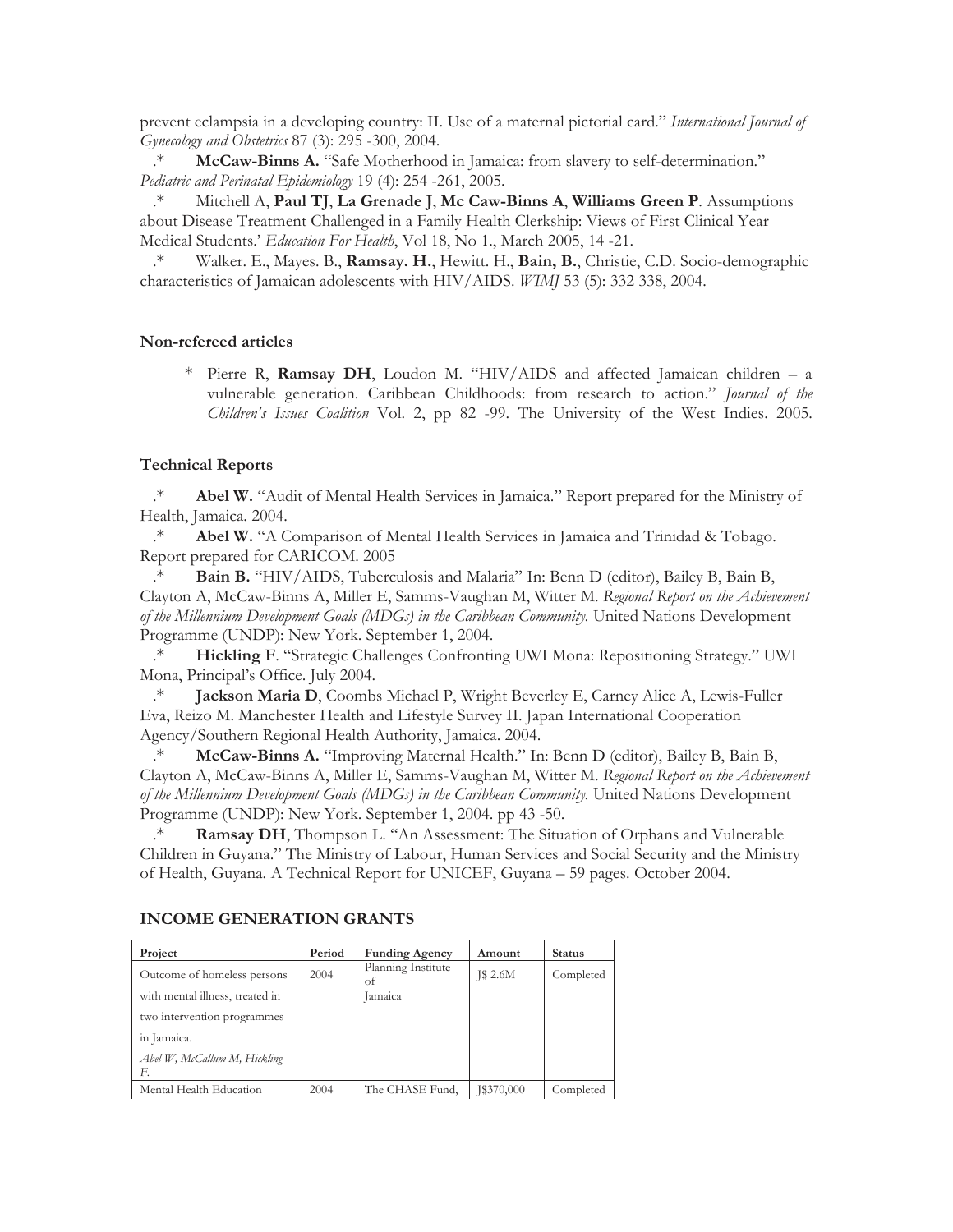| Programme                                                                                                                                                    |                         | Jamaica                                                                 |                 |           |
|--------------------------------------------------------------------------------------------------------------------------------------------------------------|-------------------------|-------------------------------------------------------------------------|-----------------|-----------|
| Abel, Wright, Hickling                                                                                                                                       |                         |                                                                         |                 |           |
| CARICOM - Survey " A<br>Comparison of Mental Health<br>Service in Jamaica and<br>Trinidad & Tobago"                                                          | 2005                    | CARICOM                                                                 | J\$1M           | Ongoing   |
| Abel W.                                                                                                                                                      |                         |                                                                         |                 |           |
| Audit of Mental Health<br>Services - Ministry of Health,<br>Jamaica                                                                                          | 2004<br>2005            | Ministry of Health,<br>Jamaica                                          | J\$500,000      | Completed |
| Abel W.                                                                                                                                                      |                         |                                                                         |                 |           |
| Training of Jamaican Police in<br>Mental Health                                                                                                              | 2004                    | Ministry of Health,<br>Jamaica                                          | J\$350,000      | Completed |
| Issues                                                                                                                                                       |                         |                                                                         |                 |           |
| Abel W, Wright E, Hickling F                                                                                                                                 |                         |                                                                         |                 |           |
| Guidelines for the Treatment<br>of common Mental Disorders<br>Abel W                                                                                         | Jan.<br>2005            | Ministry of Health,<br>Jamaica                                          | 1\$350,000      | Ongoing   |
| Mental Health and Wellness in<br>English-Speaking Caribbean<br>Populations. 2005, Meharry<br>Medical College/Kellogg<br>Foundation. Arthur C, Hickling<br>F. | 2005                    | Kellogg<br>Foundation                                                   | US\$20,000      | Ongoing   |
| Mental Health Stigma Survey,<br>Ministry of Health, Jamaica.                                                                                                 | 2004<br>2005            | Ministry of Health                                                      | J\$1.5M         | Ongoing   |
| Abel W, Wright E, Haynes T,<br>Hickling F                                                                                                                    |                         |                                                                         |                 |           |
| Research Fellowship for<br>preparation of four books<br>Hickling F                                                                                           | 2004<br>2006            | Principals Research<br>Fund, Mona<br>Campus                             | J\$ 3.5M        | Ongoing   |
| A Randomized Controlled<br>Trial of Psychohistoriographic<br>Brief Psychotherapy. Hickling                                                                   | 2005                    | The CHASE Fund,<br>Jamaica.                                             | [\$4.1 $M$      | Ongoing   |
| F.<br>Prostate Cancer in Jamaica:<br>The Contribution of Diet and<br>Lifestyle factors<br>Jackson M, Paul T and colleagues<br>from other UWI Departments     | 2004                    | National Health<br>Fund, Jamaica<br>Planning Institute<br>оf<br>Jamaica | J\$12M<br>J\$3M | Ongoing   |
| Pre-hospital Emergency<br>Medical Training (EMT) for<br>medical students, policemen,<br>firemen and UWI librarians<br>$(31$ persons).<br>Segree W et al.     | April -<br>June<br>2005 | Pan-American<br>Health<br>Organization                                  | US\$7,000       | Completed |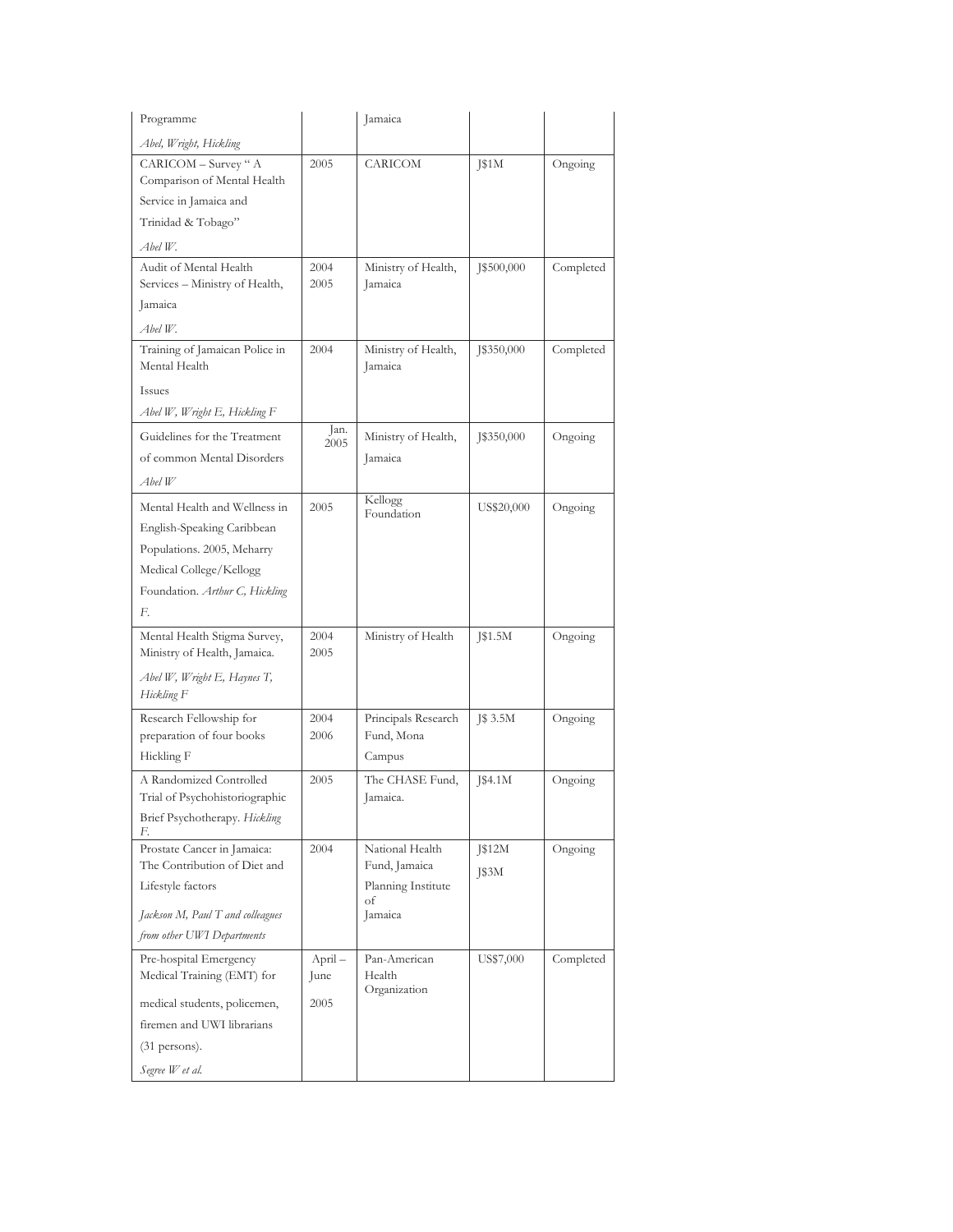| EMT Training for Jamalco<br>Staff       | lan-<br>May<br>2005 | Jamalco        | 1\$935,000  | Completed |
|-----------------------------------------|---------------------|----------------|-------------|-----------|
| Segree W et al.                         |                     |                |             |           |
| Project for strengthening the           | 2001                | European       | Euro $2.7M$ | Completed |
| institutional response to               | 2005                | Commission via |             |           |
| HIV/AIDS/STI in the                     |                     | <b>CARICOM</b> |             |           |
| Caribbean                               |                     |                |             |           |
| Bain B and colleagues on three UWI      |                     |                |             |           |
| Campuses                                |                     |                |             |           |
| (Project undertaken on behalf of<br>UWI |                     |                |             |           |
| by the UWI HIV/AIDS                     |                     |                |             |           |
| Response                                |                     |                |             |           |
| Programme - UWI HARP)                   |                     |                |             |           |

### **Income from Courses**

| Course Title                                                                              | Period                                     | <b>Income</b> |
|-------------------------------------------------------------------------------------------|--------------------------------------------|---------------|
| Pre-hospital Emergency Medical<br>Training<br>EMT - B Summer programme<br>Segree W et al. | July 4th - August 12th 2005   J\$1,545,125 |               |

#### **Other Income generating activities**

Video Production – an investment for income generation:

Team: Dr T Paul, Dr W De La Haye, Dr Alan Barnett, Mrs. Bandara, Dr W Segree, 'Z Jamaica' and Michael Anthony Cuffe of Radio Mona.

Project: Production of a Training Video on Vital Signs for use within the Faculty of Medical Sciences and for sale outside.

The cost of production (US\$12,500) is being underwritten by the Faculty from a grant given by Dr Paul Dishner, a former visiting lecturer.

#### **PUBLIC SERVICE**

#### **Dr. Wendel Abel**

– Weekly contributor to the Daily Gleaner as a Health Writer.

### **Professor Brendan Bain**

- .– Board Member, Family Life Ministries
- .– Radio Host, Family Time, Radio Jamaica
- Member, Editorial Board, West Indian Medical Journal
- .– UWI Representative on the Executive Board, Pan-Caribbean Partnership against AIDS.
- .– Regional Editor, Journal of HIV/AIDS Prevention and Education in Children and Youth.
- .– Member, PAHO Technical Advisory Committee on HIV/AIDS.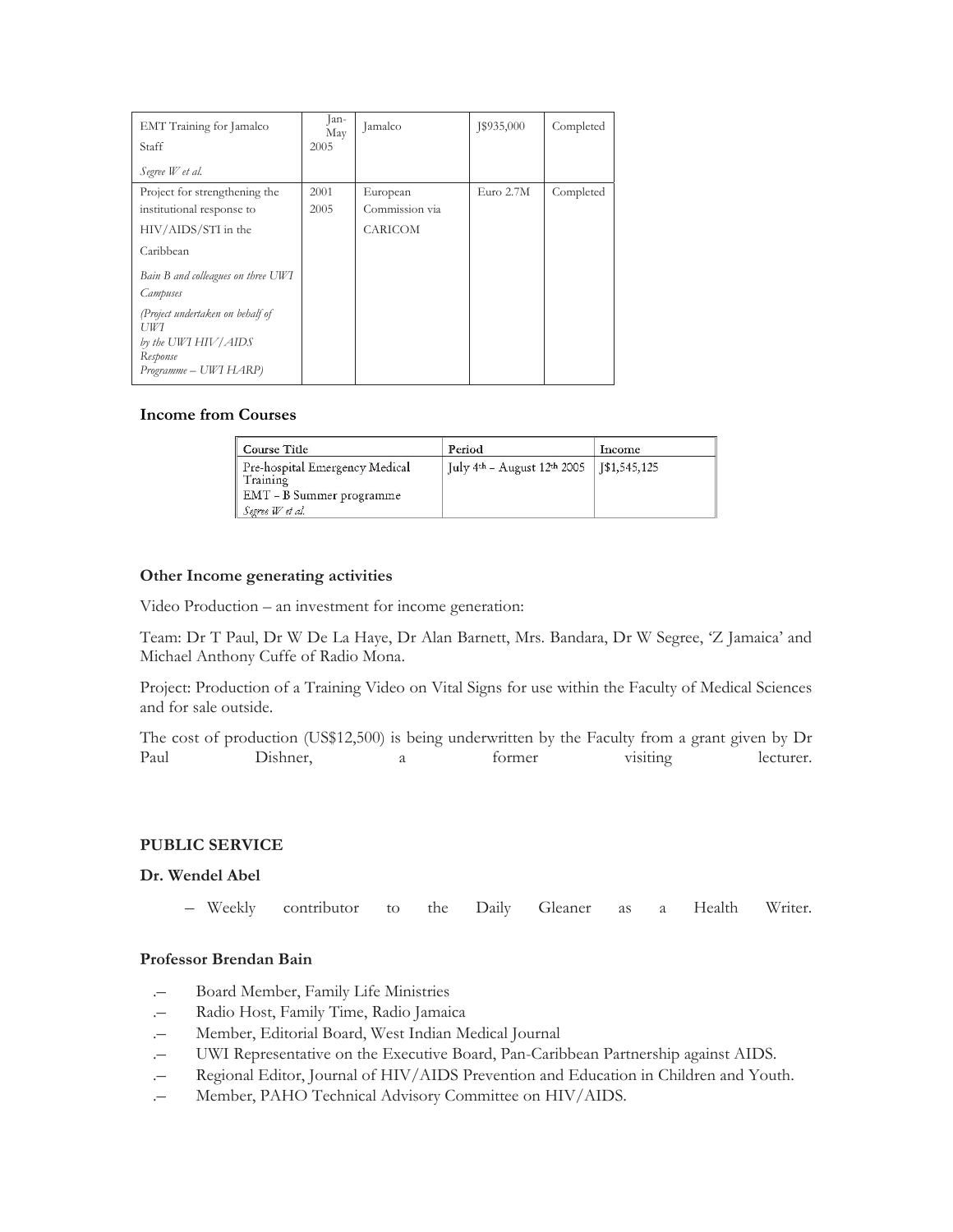### **Mr. Norbert Campbell**

.– Member, National Task Force for the Development of the National Asbestos Management Plan for Jamaica, National Environment and Planning Agency.

.– Chairman, National Working Group on Occupational Injuries in Jamaica, Ministry of Health.

.– Executive Council Member, Jamaica Association of Public Health Inspectors (JAPHI)

### **Dr. Winston De La Haye**

.– Chairman, Ethics Committee, Medical Association of Jamaica

.– Chairman, Treatment and Rehabilitation Committee, National Council on Drug Abuse,

### Jamaica

- .– Chairman, Scholarship Committee, Jamaica Fulbright Humphrey Alumni Association
- Secretary, Jamaica Psychiatric Association
- .– Director, Richmond Fellowship, Patricia House, Kingston, Jamaica.
- .– Director, RISE Management Services (formerly Addiction Alert Organization)

### **Dr Denise Eldemire-Shearer**

- .– Chairman, National Council of Senior Citizens, Ministry of Social Security
- .– Chairman, Board of Supervision Ministry of Local Government
- .– Deputy Chair, Golden Age Home
- .– Member, National Council for Disabilities
- .– Vice Chancellor's Representative, Council of Voluntarily Social Services
- .– Advisor, WHO Ageing and Health Programme

### **Mrs Dorett Falloon**

– Coordinator, Counselling Services, East Queen Street Baptist Church, Kingston

### **Professor Frederick Hickling**

- .– Chairman, National Council on Drug Abuse, Jamaica
- .– University of the West Indies Representative, PAHO Inter-American Research Initiative.
- .– Member, Section on Conflict Management and Resolution. World Psychiatric Association

### **Mrs. Desmalee Holder-Nevins**

- Member, School Board, St Ann's Bay High School
- .– President, Jamaica Association for Health Education and Promotion.

Leader, Youth Programmes, Discovery Bay Seventh Day Adventist Church and mentor for adolescents from low-income communities.

# **Dr. Maria Jackson**

- .– Member, Scientific Advisory Committee, Caribbean Food and Nutrition Institute.
- Member, Medical Research Council of Britain/University of Glasgow
- .– Committee member, Jamaica (Manchester) -Japan health and lifestyle intervention project
- .– Reviewer of manuscripts for the following journals
- .– European Journal of Clinical Nutrition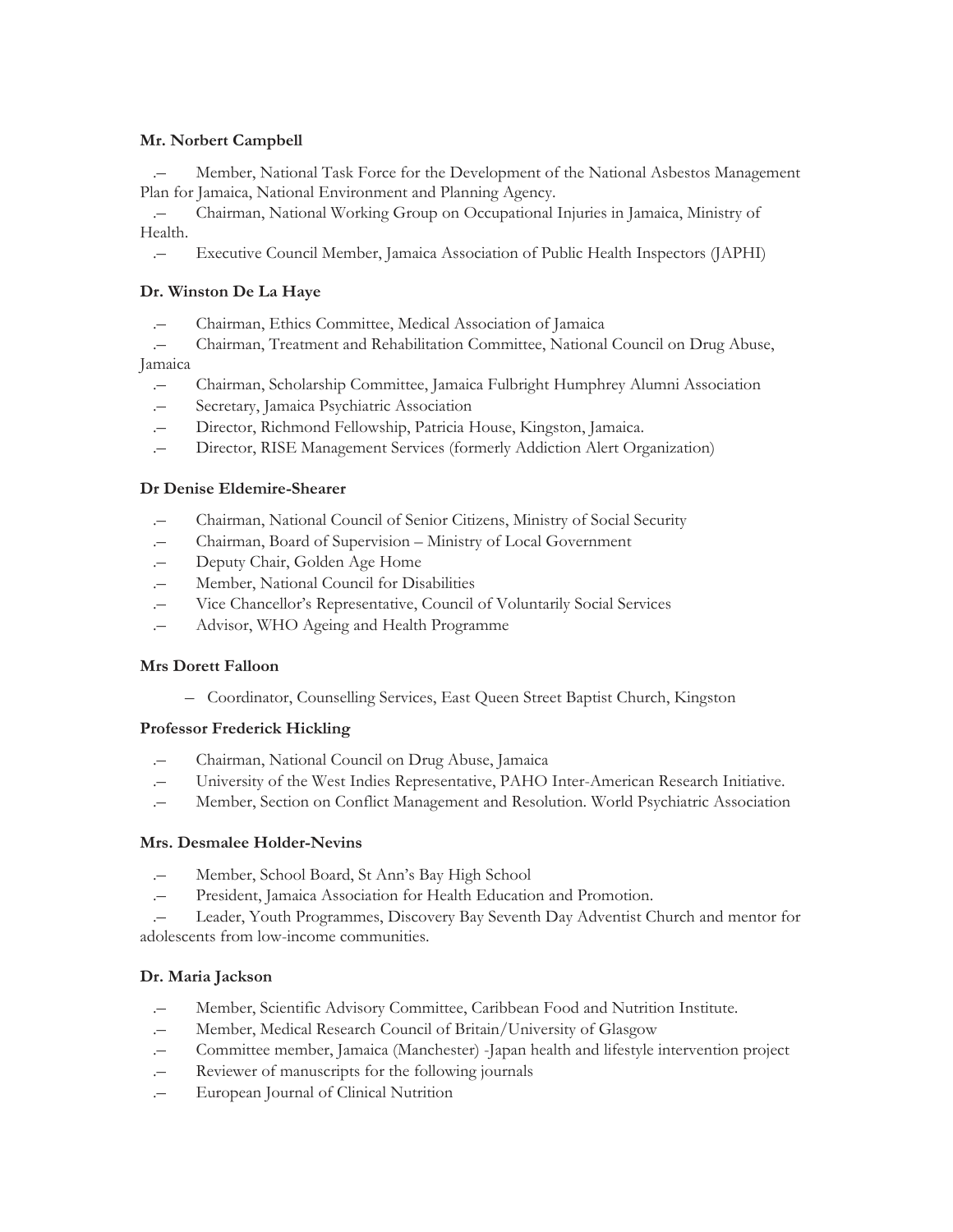- Social Sciences & Medicine
- Public Health Nutrition

### **Dr. Janet La Grenade**

– Chairman, South Eastern Regional Mental Health Review Board.

### **Dr Gillian Lowe**

.– Executive member, Coalition for Children, Caribbean Child Development Centre, University of the West Indies, Mona.

- .– Executive member, The Youth Violence Prevention Program, Violence Clinic, UWI.
- .– Treasurer, Jamaica Psychiatric Association.
- .– Executive Member, Education committee, Medical Association of Jamaica.
- .– Founder and Executive Member, Jamaica Child and Adolescent Psychiatric Association

### **Dr. Satnarine Maharaj**

Member, Vice Chancellor's Task Force to assist with the Emergency Relief and Rehabilitation efforts in Grenada after Hurricane Ivan

.– PAHO Advisor, Ministry of Health, Environment and Ecclesiastical Affairs of Grenada

#### **Professor Affette McCaw-Binns**

.– Member, Institute of Medicine, National Academy of Sciences: Expert Panel –Committee to evaluate the "President's Emergency Plan for HIV/AIDS Response (PEPFAR)." 2005

.– Member, Vital Statistics Commission, Jamaica

### **Dr. Kai Morgan**

- .– President, Jamaican Psychological Society
- .– Member, Executive Board of Mico Care Management Committee
- .– Member, Treatment And Rehabilitation Committee, National Council on Drug Abuse
- .– Volunteer Psychologist, National Netball and Football Teams.

#### **Dr. Tomlin Paul**

- .– Board Member, National Family Planning Board (NFPB) of Jamaica.
- .– Board Member, McCam Child Development Centre, Kingston, Jamaica
- .– Board Member, Hope Estate Educational Partners (HEEP).
- .– 3rd Regional Vice President, Caribbean College of Family Physicians (CCFP).

#### **Mrs. Hope Ramsay**

– Member, National Orphans and Vulnerable Children Steering Committee, Jamaica.

#### **Dr. Winsome Segree**

- Member, National Resuscitation Council of Jamaica
- .– Member, Emergency Medical Services Planning Committee, Ministry of Health, Jamaica

# **CATEGORIES OF STUDENTS**